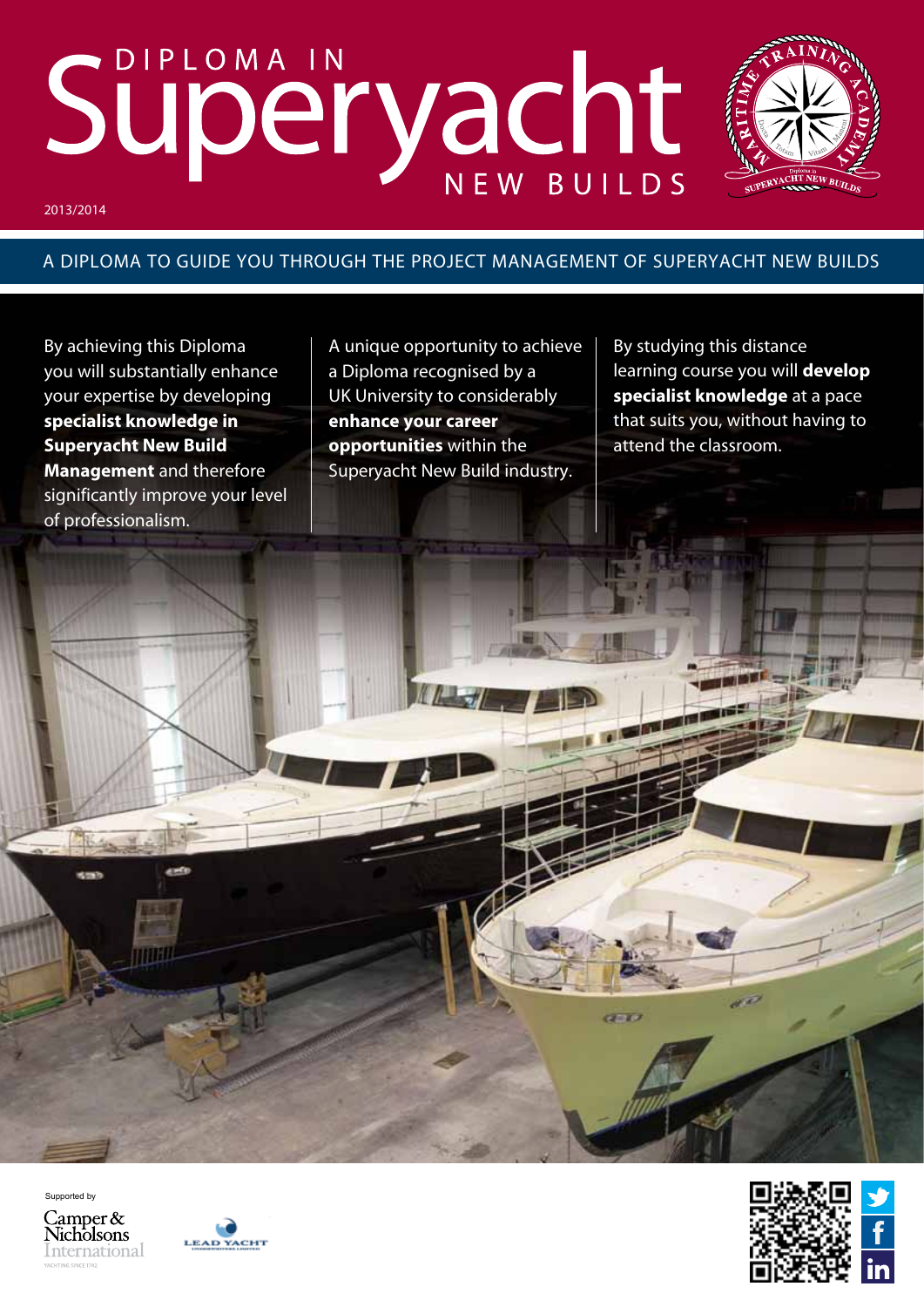

### **Maritime Training Academy**

Since its formation, the Maritime Training Academy has successfully offered distance learning to the maritime industry. In 2004 the Superyacht Operations Diploma was launched and has been managed and run by established professionals within the marine industry, we are constantly pushing back the boundaries of knowledge with discoveries that are benefiting the Superyacht industry. Following the success of, and the strong demand for, the Superyacht Operations Diploma the Diploma in Superyacht New Buildings has been written. Due to our rigorous academic standards our qualifications are highly respected internationally. Our tutors are practising professionals with strong academic and industry backgrounds, with sectorspecific skills and practical experience.

### **Companies that have enrolled staff on a MTA distance learning Diploma:**

- Simpson Marine PYA Bargate Murray Princess Yachts
- Watkins Yacht Management Fraser Yachts Edmiston
- Peter Insull Ince and Co Camper Nicolson Marinas
- Dohle Yachts YCO Wentworth Marine Amico and Co
- Oyster Marine North Star Yachting Top Yachts
- Megisti Blue Yacht Charters Pendennis Unitdome Ltd
- Avantgarde Shipyards West Coast Marine Charterworld
- Pure Superyacht Refit Goldstar Holdings Latitude Shipping Ltd
- Scenic Cruise Editallied Ltd Equiom Yachting Services
- The Shipowners Protection Ltd Guadeloupe Yacht Concierge
- Alessandro Archibugi and Figlio SRL Schmidt Ocean Institute
- Team Marine Iberian Yachts Consulting SL Uniteam Marine
- Simcocks Yacht and Aircraft Management Ltd BWA Yachting
- Amare Superyacht Services Ltd Tsunami Charter
- Camper & Nicolsons International C2C Yachting

Not all companies can be listed as a multitude of private yachts up to 150m are unnamed due to privacy restrictions.

### **OTHER MTA COURSES AVAilaBLE:**

Diplomas and Short courses Superyacht **Boat Retail** Yacht & Small Craft **Ship Surveying Ship Superintendency** Shipbuilding

Marine Incident Investigation introduction to the superyacht industry sales & rigs interior crew speed and angle of blow assessment (SABA) maritime emergency preparation and response

### **University of Portsmouth**

People who successfully complete our Diplomas can use them as part of the evidence offered in a portfolio for claiming Accredited Prior Learning (APL), against the University of Portsmouth's partnership programme work-based learning degrees.

### **Objective**

With this Diploma you will develop and deepen your superyacht new buildings management skills. You will engage with a range of exciting and challenging topics such as managing expectations, the build process, specification changes and change orders along with essential subjects such as basic and contract law, documentation, accountancy and payments. You will learn the skills required to run a Superyacht new build project efficiently and effectively.

**Studying the Diploma in Superyacht New Builds is applicable to Captains, Senior Crew and Engineers, Lawyers, Yacht Managers, Brokers, Refit Managers, Owners Representatives and Ship Yard Employees.**

### **Authors and Tutors**

With study material being written by our authors, who are experts in their specialist fields, we deliver flexible learning, providing outstanding teaching as a result of extensive research and close links with the superyacht industry.

### **HOW WILL STUDYING THE DIPLOMA IN SUPERYACHT NEW BUILDS HELP MY CAREER?**

With changing employment and lifestyle patterns, lifelong learning has become more relevant. Becoming a Diploma student enables you to explore your interests and develop your skills alongside work and personal commitments.

Studying this Diploma is a great way to boost your career prospects. Many students study to develop themselves in their existing role, while others study with a complete change of career in mind.

Employers large and small understand that studying part time while managing work and personal commitments shows determination, adaptability, motivation and a high level of organisational and problem-solving skills – qualities that they value highly.

### *So, if you want to improve your prospects through getting a qualification we will support you every step of the way!*

### **Distance learning**

The inspiring thing about studying the Diploma in Superyacht New Builds is not just what you learn but how you learn. We have taken flexible learning to a whole new level. We will connect you with the things that inspire you, wherever you are and wherever you come from.

Providing high quality distance learning enables you to learn in your own time, at home, on-board or wherever you choose. We are not campus based – reading material is supplied for assignments with regular support from your tutor. We will challenge you, inspire you, stretch your understanding and make you question ideas that you have always taken for granted – it is truly world-class learning.

### *About 90% of our students work while they study*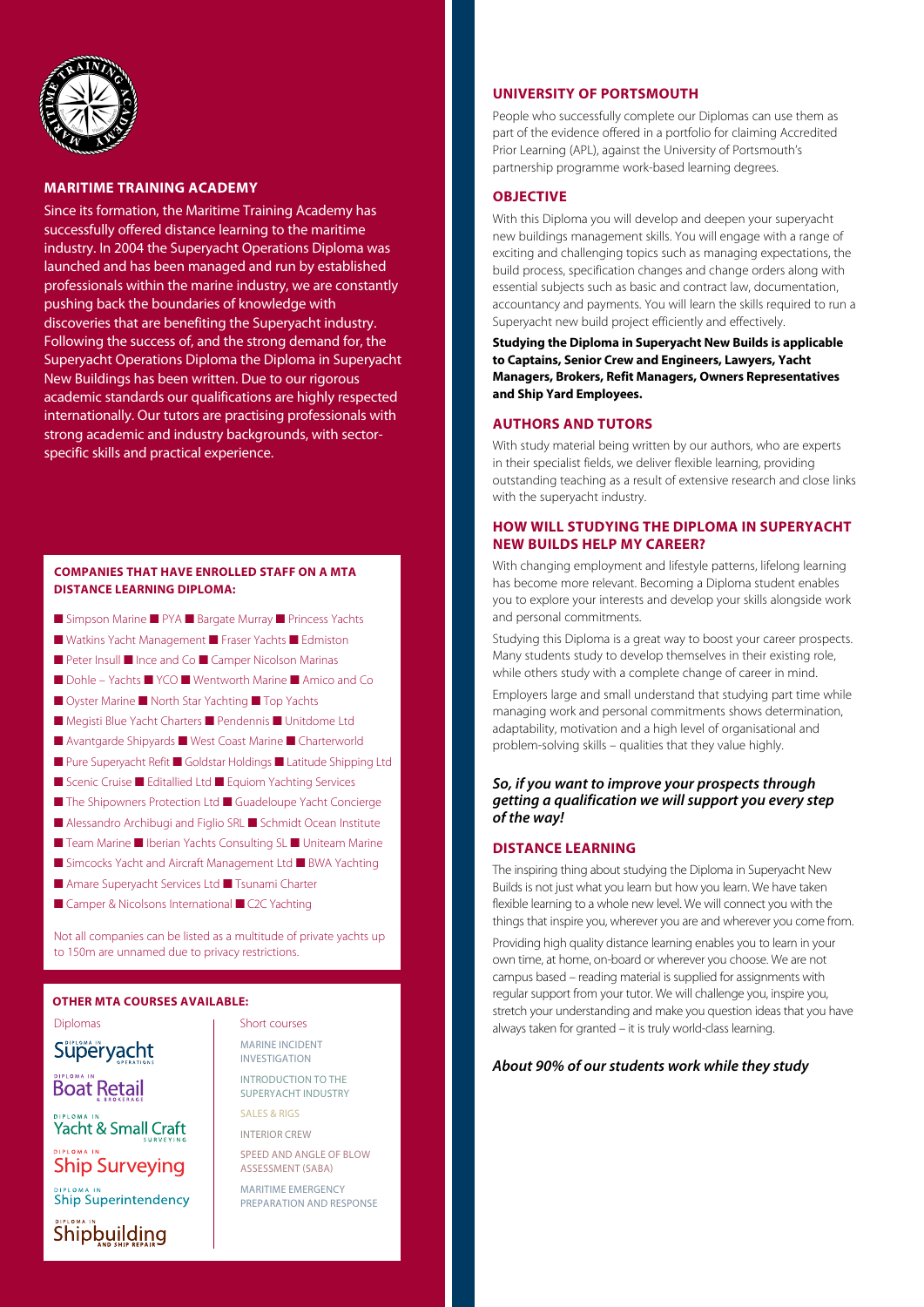### **Diploma or Certificate**

The course modular material is identical for both the Diploma and Certificate, all students are required to complete and pass the 10 student assignments. The Diploma student will also be required to sit a 3 hour written examination once they have completed their assignments. The Diploma is recognised by the University of Portsmouth as part of their prior learning portfolio and will be considered if students wish to further their education and achieve a degree through the University of Portsmouth.

### **Flexible studying**

Our flexible study means that you can vary the pace of study if life gets in the way of learning. It is preferred that you complete the Diploma in 12 months however we can offer a further 6 month extension if required.

Each module should take between 10-30 hours to complete with additional time required to complete the student assignments.

### *The value of study isn't just about the qualification you receive at the end; it's the way it can change your life as a whole.*



### **Support**

You'll enjoy full support throughout your studies, with module tutors to guide, advise and offer comprehensive feedback on your course work. Support is offered by MTA staff and fellow students at tutorials, or as part of the global community of students who can be reached through online student forums and social media sites.

### **You are never on your own**

Although you work in your own environment, you'll never be on your own. You'll have the opportunity to meet your fellow students in tutorials and online forums. There are growing informal networks and peer groups on Facebook, LinkedIn and our own networking portal.

### **Work full time and study part time**

Most Diploma students work full time and study part time. This flexible route to earning a qualification allows you to do as much study as you can, alongside your job.

**Building your experience and qualifications at the same time also shows employers how committed you are.**

### **Work based qualification**

It's likely to be the first course or qualification you've done in the project management of Superyacht New Builds and it's a good way of getting accreditation in what you're already doing.

### **Tuition outside the UK**

Tutorial support will be provided by online forums and email. There may be an opportunity for a face-to-face tutorial meeting depending on the number of students in your area, you may also be able to organise your own informal student support group.

### **Value for money**

We make sure great learning is also great value, so our tuition fees don't just cover high quality education; they also include support from highly experienced and knowledgeable tutors, access to our online forum and job vacancy listings.

Studying with us costs less than studying with UK campus based Universities or the Open University, especially as you won't need to move away or incur extra expenses for accommodation and travel. Also, because you have the flexibility to carry on working, you can earn while you learn.

### **We make learning affordable**

Investing in your own future may be one of the best decisions you will ever make, but finding ways to pay tuition fees can be a challenge. That is why we ensure you have fee support though our payment plan service.

Professional, capable captains and crew are key to the industry as it moves forward and a new generation of superyacht owners enters the market. *Toby Allies Sales and Marketing Director at Pendennis in Superyacht Report June 2012*

### **Students love studying with us**

We welcome all students. If you think you've got what it takes to study with us, then so do we. There is no doubt that studying the Diploma in Superyacht New Builds takes hard work and dedication, so you do need determination and commitment.

### **Are there any entry requirements?**

You do not need any formal qualifications to study with us because we believe anyone who is keen to succeed should have the opportunity to study.

### **Computers and E-Learning**

Using computers and the internet to enhance your study is an essential part of our study programmes. In order to study with us, you will need a computer and regular and reliable access to the internet.

### **English for learning**

This Diploma is taught in English, so you will be asked if you are a competent user of the English language to ensure that you are able to study at higher education level.

### *Whatever your ambitions, make this the year you start to achieve them!*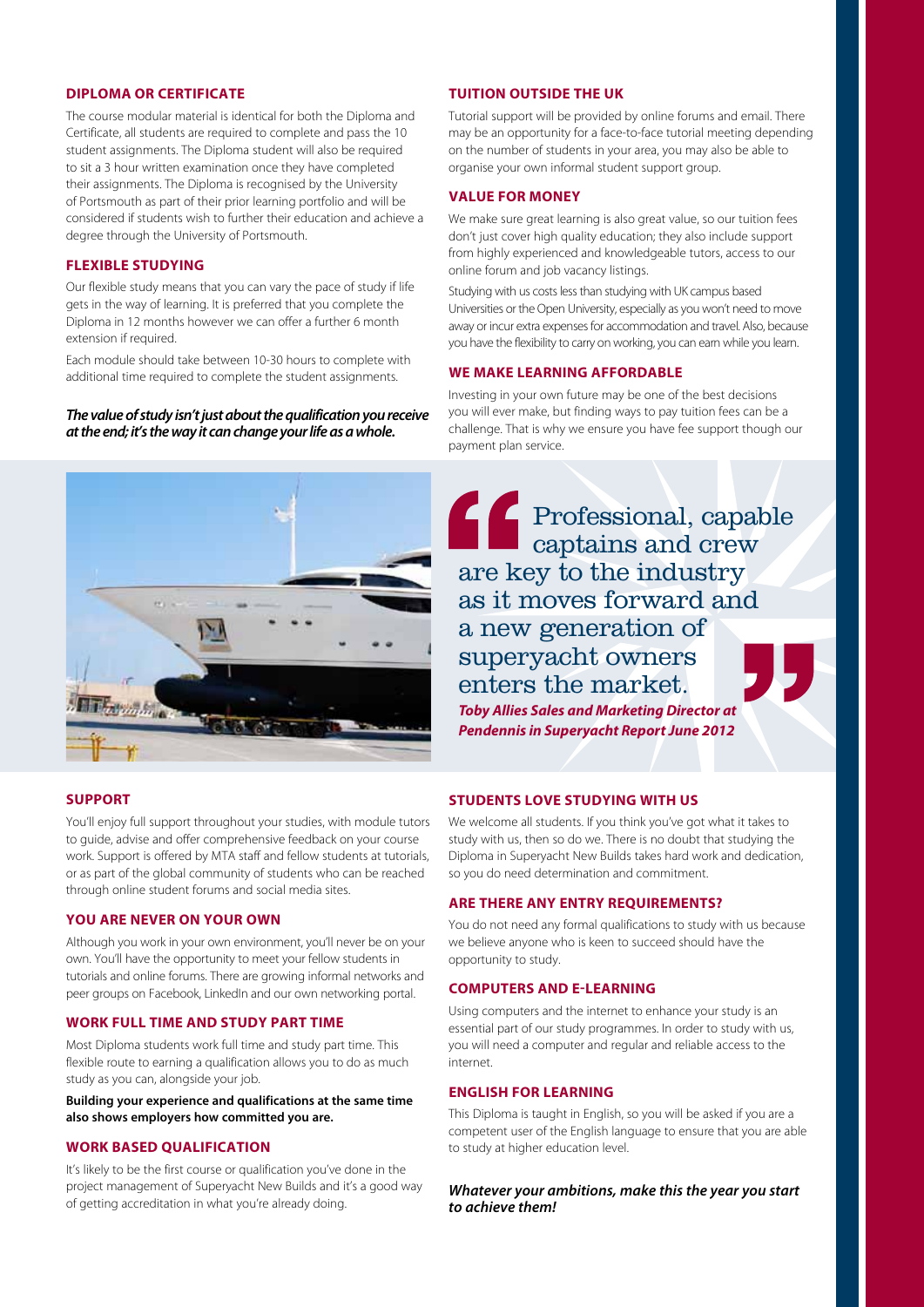New Building material, but also new build and work practices, continue to evolve at a fast pace, and keeping up with technology is more

# important than ever.

*As quoted in the Superyacht Report June 2012 by an Owner's Representative*



| <b>INTEREST FREE</b><br><b>PAYMENT PLAN</b> | Diploma<br>Option | Certificate<br>Option |
|---------------------------------------------|-------------------|-----------------------|
| <b>Total cost</b>                           | £2,300.00         | £1,550.00             |
| 34% upon registration                       | £782.00           | £527.00               |
| 33% 3 months after registration             | £759.00           | £511.50               |
| 33% 6 months after registration             | £759.00           | £511.50               |

VAT will be added at standard UK rate where applicable

### **Individual Modules**

Modules are also available for individual purchase. These are priced as follows: £250 - Module content only £400 - Module content, assessment and certification



### **Examination**

Dates – 2014 and 2015 Venue – London

Overseas students - For overseas students unable to attend our London examination centre, alternative arrangements can be made to sit the exam in their country of residence. Any additional fees for making these arrangements will be your responsibility.

### **DATA PROTECTION**

We record your personal information when you contact us and use this to manage registration, study, examination and other services. When you register, we'll tell you more about how we process and use your personal information.

### **When to apply**

Register as early as you can for a 1st October 2013 start.

The registration period will be kept open from 1st October 2013 until the 31st March 2014, students can start from the point of enrolment after the 1st October 2013 and all students will have a minimum of 12 months to complete the course.

### **How to Enrol**

Complete the application form and send with your payment for the course to MTA, Peel House, Upper South View, Farnham, Surrey, GU9 7JN, England.

**Email: info@maritimetrainingacademy.com or Fax to +44(0)1252 732221**

### **Fees and Finance**

You can pay for your fees either up front, by bank transfer, credit or debit card, or by instalments using our payment plan.

### **CORPORATE PACKAGES**

Whatever your company size, we can offer a range of corporate packages, tailor made to suit your business needs and training budget.

### **Payment plan**

To help you fund your study costs we offer an interest free payment plan which means you won't have to pay all your fees in advance.

### **Contact points for advice and registration:**

### **Course Enquiries**

**Gemma Humphreys Tel:** +44 (0)1252 732220 **Email: gemma.humphreys@maritimetrainingacademy.com**

### **Registration Administration**

**Michelle West Tel:** +44 (0)1252 732227 **Email: michelle.west@maritimetrainingacademy.com**

### **Central Office**

**Tel:** +44 (0)1252 732220 **Fax:** +44 (0)1252 732221 **Email: info@maritimetrainingacademy.com**

### **www.maritimetrainingacademy.com**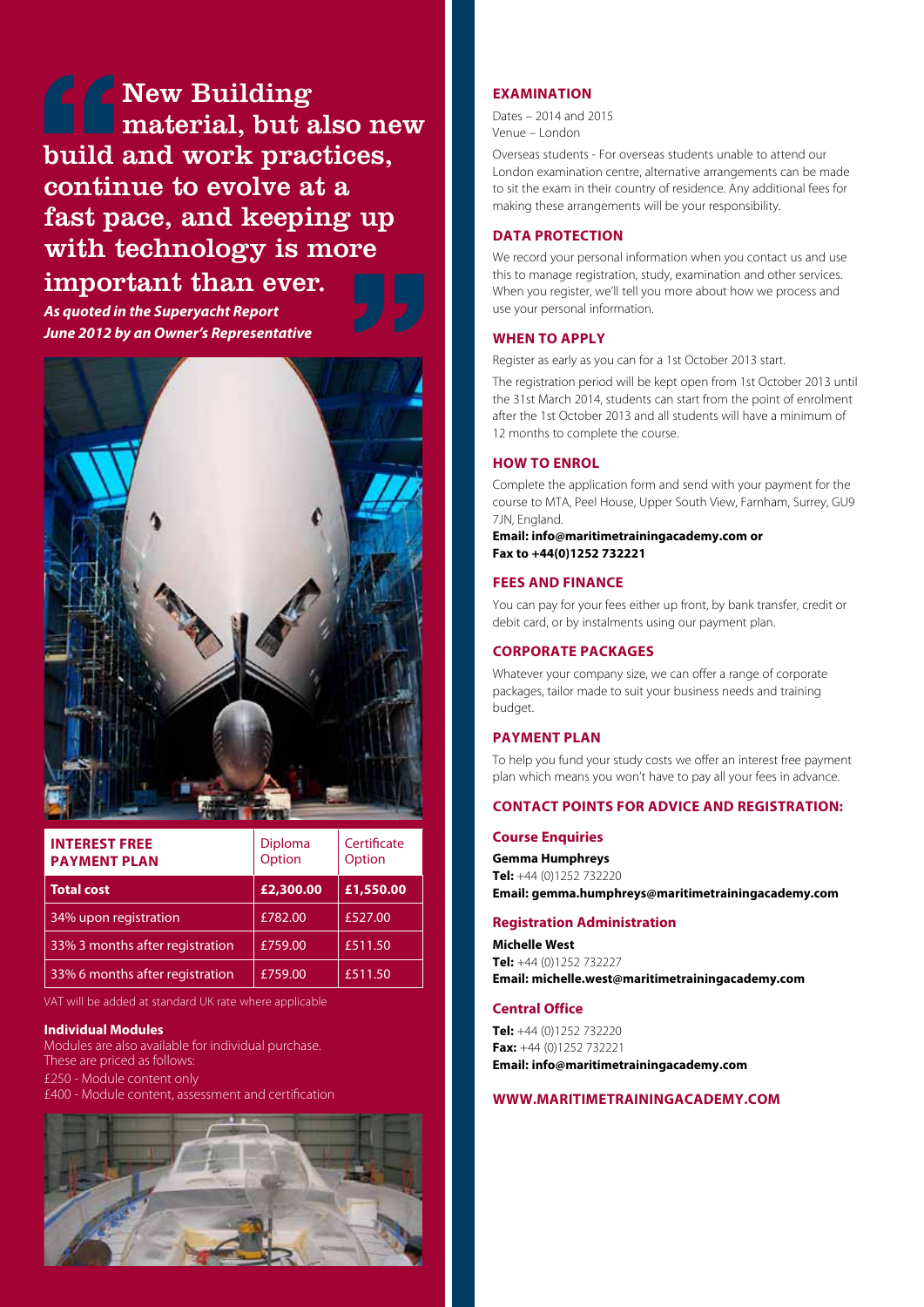# **COURSE CONTENT**

### **module 1**

### **An Introduction to Superyacht Building**

- General background to the Superyacht industry
- Design, Contract and Tender
- Construction
- Buying a superyacht to refit
- Classification
- Flag state
- Builders and yards

### **module** 2

### **Basics of Project Management**

- Starting Beginning and controlling a project
- Understanding the four phases of a project
- General management of a project
- The basics mechanisms involved in project management
- Creating and maintaining schedules
- Managing the team
- Project Manager health and safety responsibilities
- Agile project management (APM)
- Why successful projects can fail

### **module** 3

### **Contract Law**

- Contract the fundamentals
- Offer and acceptance
- Consideration
- Intention to create legal relations
- **E** Formalities
- Third parties
- Vitiating factors
- Contract the terms
- Implied terms
- Interpretation
- Exclusion clauses and limitations of liability
- Variations
- Performance, discharge and breach
- Consequences of breach
- Letters of intent
- Yacht construction agreements
- Waiver and the right of inspection
- Entire agreement clauses
- Time of the essence, delay, force majeure and the prevention principle

*Captain Mike Hitch in Superyacht Report June 2012*

- Liquidated damages
- Dispute resolution

## **module 4**

### **Managing Expectations**

- Managing the owner's expectations
- Reporting to the owner effectively
- Your role and responsibilities as the owner's representative and Captain
- Maintaining a good relationship with the build yard and the sub-contractors
- Quality assurance and quality control systems

### **module 5**

### **Changes and Change Orders**

- External influences
- Cost and time impact
- Contractual issues
- Documenting change orders, cost impact and timeline management
- Record keeping
- Meetings and minutes
- Notes of protest

### **module 6**

### **Build Process**

- An overview of the building process
- Materials selection and management of suppliers
- Selection of sub-contractors
- Direction and control of sub-contractors
- Owner supplied equipment
- Personnel management when to bring in the crew
- Specialist help

### **module 7**

### **Accountancy and Payments**

- Financial policy
- **Bookkeeping**
- Accountancy
- **Budgeting**
- **Costing**

### Cash management

- Internal controls
- **Auditing**
- Value Added Tax
- Corporate ownership
- Anti-money laundering
- Payment terms and stage payments disagreements

One aspect of owner support is the increased professionalism amongst crew. As is well known, crew can make or break the ownership experience, and continued importance must be placed on the training and support of professional career crew, training and progression based on performance and experience are critical.

## **module 8**

### **Building the Yacht**

- Hull
- Engine
- Systems
- Interior
- Paint ■ Toys
- AV
- Rigging and sails
- Safety equipment
- Safety management systems
- The build to cruising transition
- Planning the operation of the yacht

### **module 9**

### **Documentation**

the process

Quality control ■ Stage payments

**module 10**

■ Sea trials

**Build process documentation** The importance of a paper trail

completion and sign off

Record keeping, change orders, work

Documentation of disagreements

**Project Completion and Acceptance**  Fault finding and the snagging list Commissioning and basin trials

Handover and delivery Warranty and guarantee period Pitfalls of the first season

The role of the class and flag surveyors in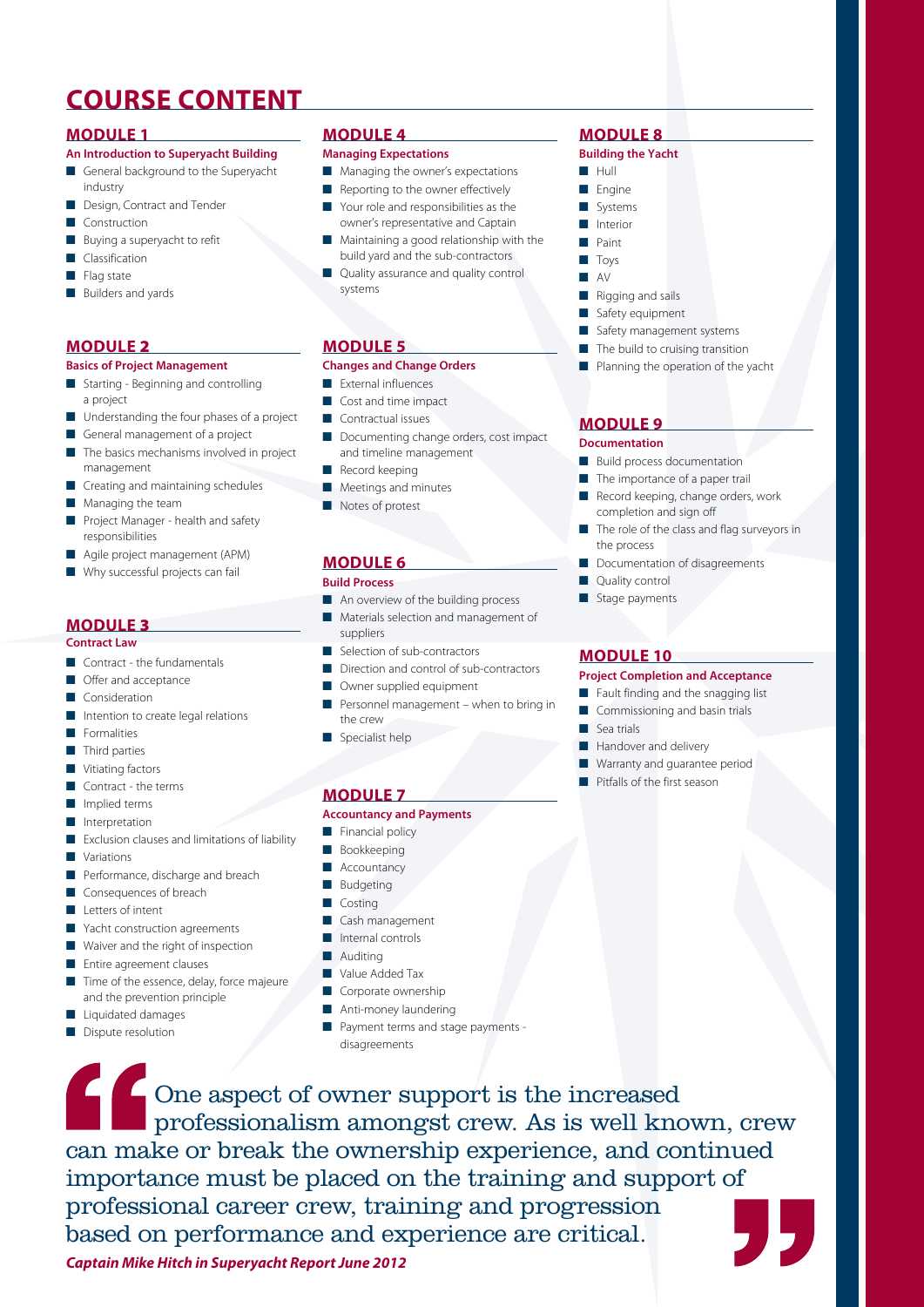### **THE COURSE**

**Teaching Method** The course is delivered by distance learning.

**Delivery of Modules** Modules and any other materials are available online via student login.

Every effort will be made by the organisers to upload the modules monthly but due to unforeseen circumstances they cannot be held liable for any delays.

The modules provide the basic knowledge for the whole course, you will also be required to read around the subject using the recommended reading list.

**Course Duration** Commencing the 1st October 2013 you have a minimum of 12 months to complete the modules and sit the exam.

**Course Language** The course will be conducted entirely in English, in verbal and written format.

### **STUDENT ASSIGNMENTS**

**Student Assignments** One submitted with each module. They are a compulsory element of the course and must be completed six weeks prior to the exam.

**Self-assessed Questions** Some modules contain self-assessment questions designed to help candidates consolidate their knowledge.

### **THE EXAMINATION**

Exam Dates **October 2014** and **April 2015**. A 6 month deferral is available upon application.

**Exam Length** Three hour written examination.

**Sitting Overseas** Arrangements can be made for candidates to sit the exam in the country of residence, subject to available support facilities.

**Certificate** Candidates who successfully complete the compulsory student assignments, will receive a certificate.

### **THE MARKING STRUCTURE**

**Student Assignments** Constitute 27% of the final mark.

**Examination** Constitutes 73% of the final mark

**Pass Mark** For the Diploma examination is 75%. For the student assignments a minimum mark of 40% is required.

### **The Modules**

**Presentation** Each module is designed to be self-contained. However, we highly recommend that candidates make every effort to increase their knowledge by reference to other sources.

**Recommended Reading** A reading list will be provided with each module where applicable.

### **TUTOR SUPPORT**

**Seminars** There will be two tutorial seminars, on **October 2014** and **April 2015** held in the UK. They are not compulsory but are beneficial and are an excellent opportunity to meet fellow students, authors and tutors.

**Tutors & Authors** To support you during your studies, tutors and authors are available to help with any questions or technical queries by e-mail and student forums.

**Administration** For matters relating to enrolment, payment of fees, change of enrolment details, module mailings etc, contact the Course Manager on E-mail: **info@maritimetrainingacademy.com**  Tel +44 (0)1252 732220 or fax on +44 (0)1252 732221

### **STUDYING TIME**

**Modules** We recommend 10 to 30 hours study time per module, with additional time being set aside for completing the student assignments.

### **COURSE FEES**

**Payment** Payment must be made upon application by cheque, bank transfer or credit card. Fees will be refunded in full should applications be declined.

**Certificate Fee** The basic course fee is **£1,550.00**. This includes the 10 modules as pdfs and marking of the student assignments.

**Diploma Fee** For Diploma candidates the fee is **£2,300.00**. This covers the 10 modules as pdfs, student assignment marking, examination costs and the issuing of a Diploma.

**Printed Modules Fee** Modules are available in hard copy format with payment of an additional fee of £300.

**Air Courier Fee** For an additional fee of £200. This is recommended for candidates in areas experiencing problems with their mail/postal system. Other overseas mail will be mailed by air. Nothing is sent surface.

**Extension Fee** If you are unable to complete the course in the 18 months allocated, you can apply for a further 6 months extension for £250.

**Re-Registration Fee** We offer re-registration onto the course for lapsed students at 50% of the course costs. You will have the opportunity to re-submit any student assignments or carry any existing marks forward into the new academic year to be counted towards your final exam results.

**Resit exams** You are entitled to re-sit your exam once at a fee of £250.

**Not included in the fees** Any travel, food or hotel accommodation required.

**Discounts** Available for group registrations. Please contact MTA for details. Tel:+ 44 (0)1252 732220 or

E-mail: **info@maritimetrainingacademy.com**

**Payment Plan** Available to help spread the cost of the course over a 6 month period split into 3 equal payments. Please see our website for more information or contact the Account Manager on +44 (0)1252 732220.

### **How to Enrol**

Complete the application form and send with your payment for the Course to MTA, Peel House, Upper South View, Farnham, Surrey, GU9 7JN England. Email **info@maritimetrainingacademy.com** or Fax to +44 (0)1252 732221

### **PAYMENT METHODS**

**Cheque** Made payable to MPI Group.

**Bank Transfer** MPI bank account at: National Westminster Bank, 19 Shaftesbury Avenue, London, W1A 4QQ, UK Account No. 06532381 Sort Code: 56-00-29

**Credit Card** Include number, card type, issue and expiry dates, security code and address of the card holder.

**VAT** will be added at standard UK rate where applicable. Please contact us to confirm if VAT will be applicable.

**Reclaim** Companies outside the UK may be entitled to reclaim this cost and need to contact their local tax authorities.

### **CANCELLATION POLICY**

**Terms** Cancellations must be received in writing before the start date of the course. Course fees less an administrative charge of £500 will be refunded.

**Exceptions** Cancellations made after the start date of the course will only be considered in exceptional circumstances and will be at the discretion of the Course Director.

*The content of the course is subject to change at the discretion of the Course Director.*

We are dealing with an ever-growing number of owners with almost no experience or understanding of Yachts. *As quoted in the Superyacht Report June 2012 by a Yacht Designer*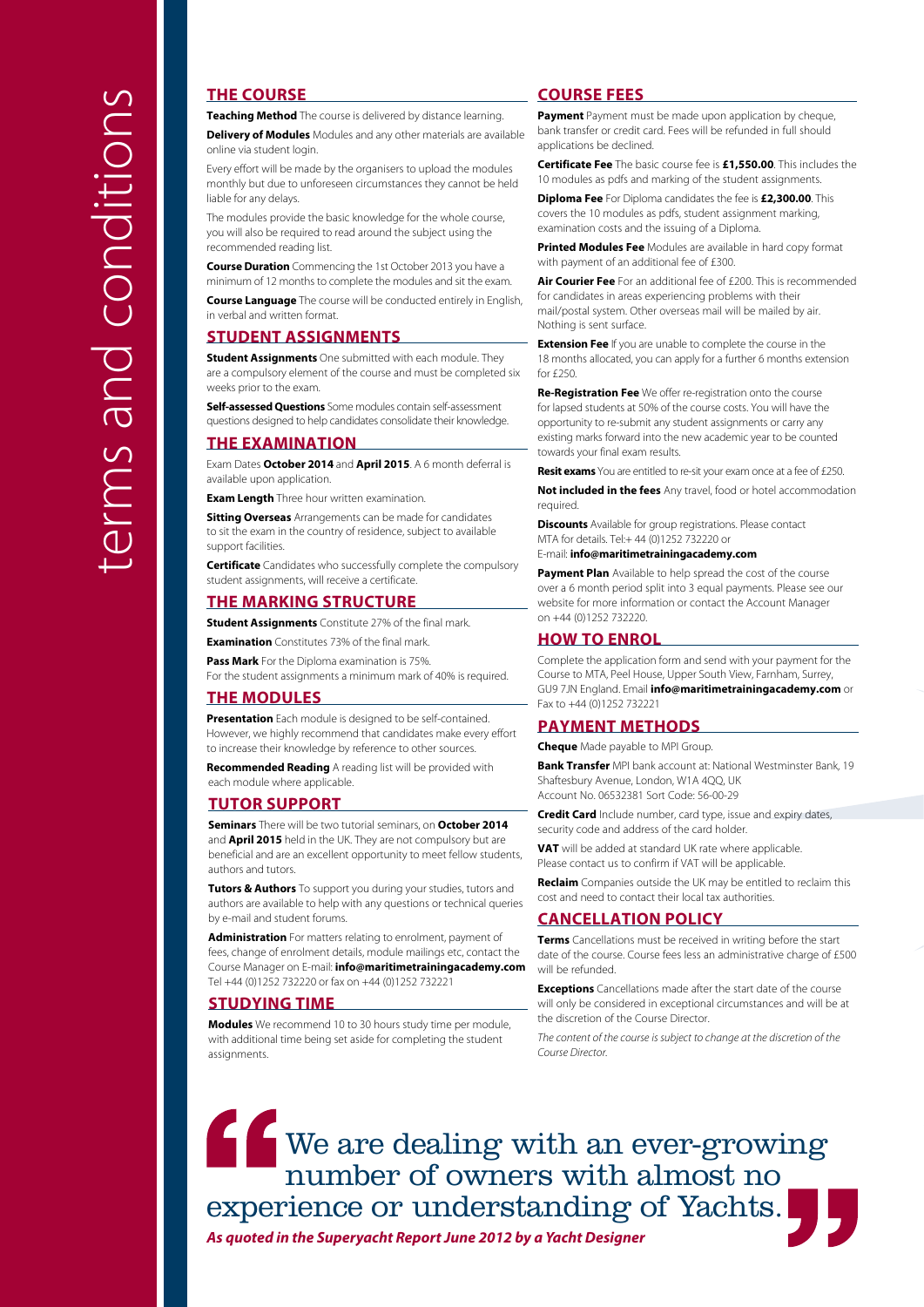



Please complete in black ink and capital letters

| <b>PERSONAL DETAILS (Photo identification required)</b> |                        |           |                                 |  |  |  |  |
|---------------------------------------------------------|------------------------|-----------|---------------------------------|--|--|--|--|
| Surname:                                                |                        | Forename: | Title:                          |  |  |  |  |
| Sex: M/F                                                | Nationality:           |           | Country of Permanent Residence: |  |  |  |  |
|                                                         | <b>CONTACT DETAILS</b> |           |                                 |  |  |  |  |
| Correspondence Address:                                 |                        |           |                                 |  |  |  |  |
|                                                         |                        |           |                                 |  |  |  |  |
|                                                         |                        |           |                                 |  |  |  |  |
|                                                         |                        |           |                                 |  |  |  |  |
| Tel No:                                                 |                        |           | Fax No:                         |  |  |  |  |
| E-mail:                                                 |                        |           | Mobile:                         |  |  |  |  |
| Company/Employer:                                       |                        |           | Your Position:                  |  |  |  |  |
| Work Phone No:                                          |                        |           | Work E-mail:                    |  |  |  |  |
| <b>EDUCATION/EXPERIENCE</b>                             |                        |           |                                 |  |  |  |  |
| Please attach a copy of your CV                         |                        |           |                                 |  |  |  |  |
| HOW DID YOU HEAR ABOUT THE COURSE                       |                        |           |                                 |  |  |  |  |
| 1. Publication (please state)                           |                        |           |                                 |  |  |  |  |
| 2. Event (please state)                                 |                        |           |                                 |  |  |  |  |
| 3. Website link (please state)                          |                        |           |                                 |  |  |  |  |
| 4. Word of mouth                                        |                        |           |                                 |  |  |  |  |
| 5. Institute: PYA, MYBA or other (please state)         |                        |           |                                 |  |  |  |  |
| 6. Other                                                |                        |           |                                 |  |  |  |  |